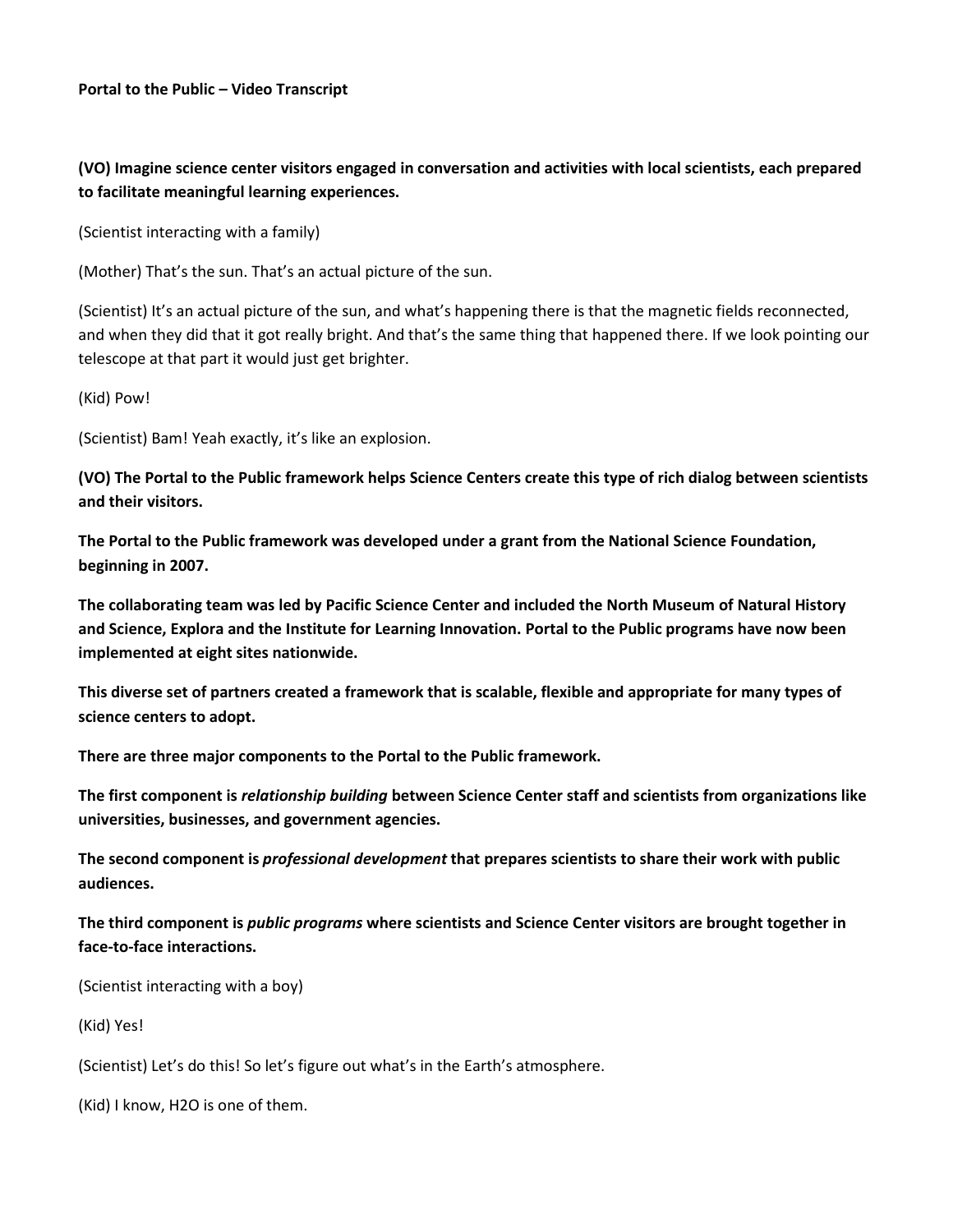(Scientist) Yeah that's right.

(Father being interviewed with daughter) She learned a lot more from the actual scientist because she gets to see that that's what they do every day.

## **(VO) A key feature of the Portal to the Public framework is the time scientists spend involved in professional development activities. Science Center staff facilitate group workshops and become mentors to scientists.**

(Tyler Robinson, Astrobiologist) The essence of what we did was develop skills for getting our ideas across to the general public, and so it involved trying out different hands-on activities that other people had designed, so maybe that would inspire us to come up with our own hands-on activities, or at least get the sense of what an appropriate activity is for the public. A lot of practice with how to interact with people, how to lead by asking questions as opposed to how to lead by just lecturing at someone, which is what we are all used to. To a science community you stand up in front of 20 and you give a lecture. That's what you do, but you don't do that at The Science Museum. You try to get people asking questions, and things like that. It's a very different way of communicating, we learned a lot about communication, and developed skills that I had never worked on, or didn't even have prior to the program.

(Bonnie Light, Sea Ice Geophysicist) One activity that I keep thinking about was the black box activity. We were teamed up and then each handed a cardboard box that had just a tiny little porthole to look through. The boxes were dark and sealed and we had to start assessing what was inside this box, and describing it. We were given a variety of different tools, and it was a really fun activity, I had never done it before.

## **(VO) Portal to the Public Science Center staff also help scientists choose materials and develop unique hands-on activities. The materials help scientists share their own current work with Science Center visitors.**

(Guillaume Mauger, Climate Scientist) We ended up with an activity where we had kids rain from a watering can on to the state of Washington which was a big plastic bin, and we have a map with the topography of Washington showing and we had these grids that they'd rain over that would make it rain more in places where we have more rain in reality and less in other places.

(Lauren Russell, Pacific Science Center) It's really rewarding for me to be out on the museum floor and to see the scientists that I've worked with, using questioning skills and their hands-on activities to engage visitors.

(Scientist interacting with a kid)

(Scientist) Why would you want to space them out, do you think?

(Kid) Well if you space them out you might get a lot more chances.

(Scientist) A lot more chances? Yeah?

(Kid) 'Cause these two will probably get the same amount.

(Scientist) They might get the same thing. Huh?